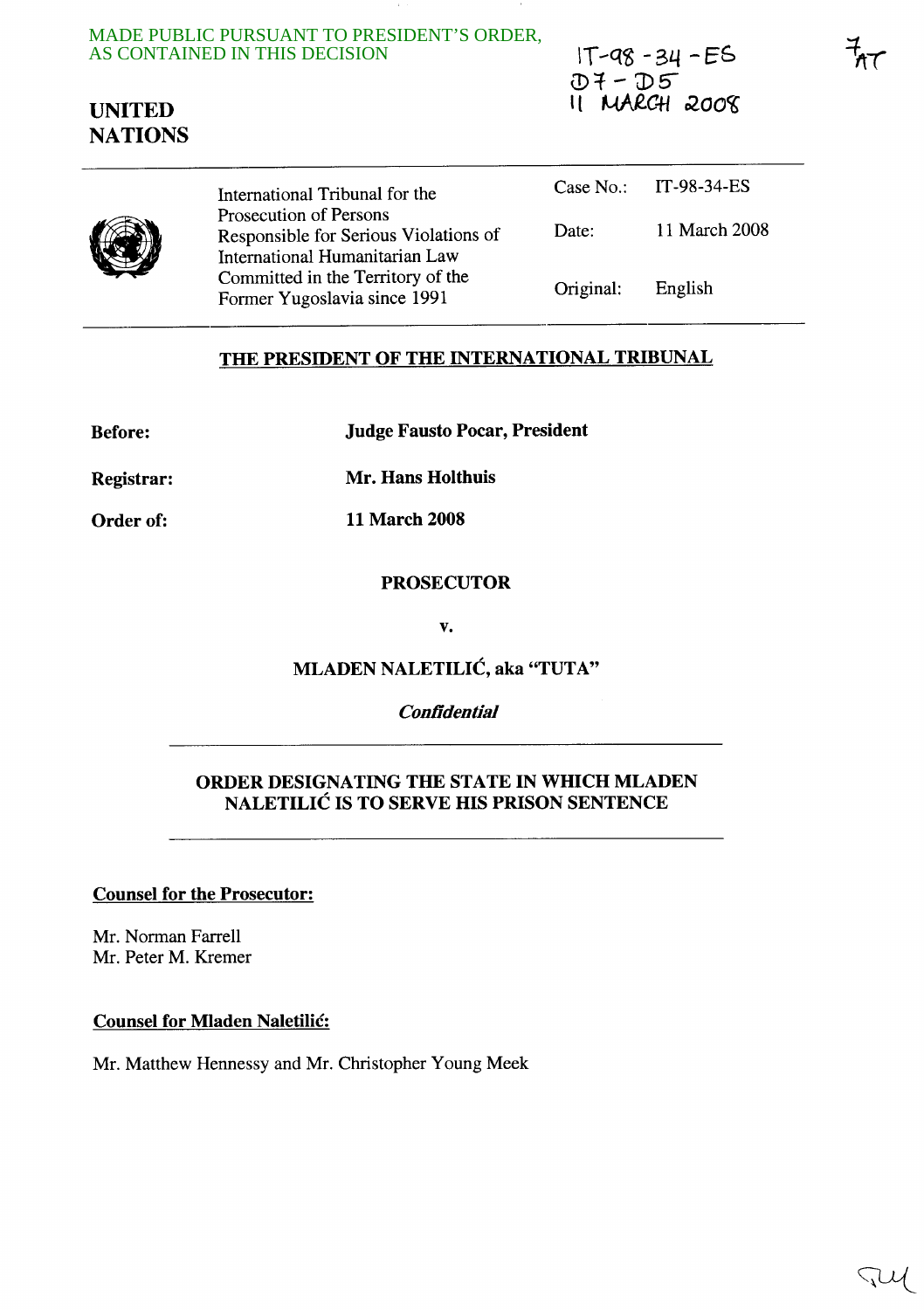I, FAUSTO POCAR, President of the International Tribunal for the Prosecution of Persons Responsible for Serious Violations of International Humanitarian Law Committed in the Territory of the Former Yugoslavia Since 1991 ("International Tribunal"),

NOTING the "Judgement" rendered by the Appeals Chamber on 3 May 2006 in Case No. IT-98- 34-A, *Prosecutor* v. *Mladen Naletilic and Vinko Martinovic,* in which it affirmed the sentence of twenty (20) years' imprisonment, subject to credit for time already served in detention, imposed on Mladen Naletilic, born on 1 December 1946;

PURSUANT to Article 27 of the Statute of the International Tribunal, Rule 103(A) of the Rules of Procedure and Evidence ("Rules") and paragraphs four (4) to six (6) of the Practice Direction on the Procedure for the International Tribunal's Designation of the State in which a Convicted Person is to Serve His/Her Sentence of Imprisonment ("Practice Direction");

CONSIDERING the confidential internal memorandum of 4 March 2008, submitted to me by the Deputy Registrar of the International Tribunal within the terms of paragraph three (3) of the Practice Direction and listing the States in which Mladen Naletilic may serve his sentence;

CONSIDERING the Enforcement Agreement between the United Nations and Italy, which was signed on 6 February 1997 and entered into force on that same date, concerning the enforcement of sentences ordered by the International Tribunal;<sup>1</sup>

CONSIDERING that the government of Italy has indicated to the Registry its willingness to enforce Mladen Naletilić's sentence;

HAVING CONSIDERED all of the factors enumerated in the Practice Direction;

### FOR THE FOREGOING REASONS,

DECIDE that Mladen Naletilic shall serve his sentence in Italy;

2

<sup>&</sup>lt;sup>1</sup> Agreement between the Government of the Italian Republic and the United Nations on the Enforcement of Sentences of the International Criminal Tribunal for the former Yugoslavia, signed on 6 February 1997.